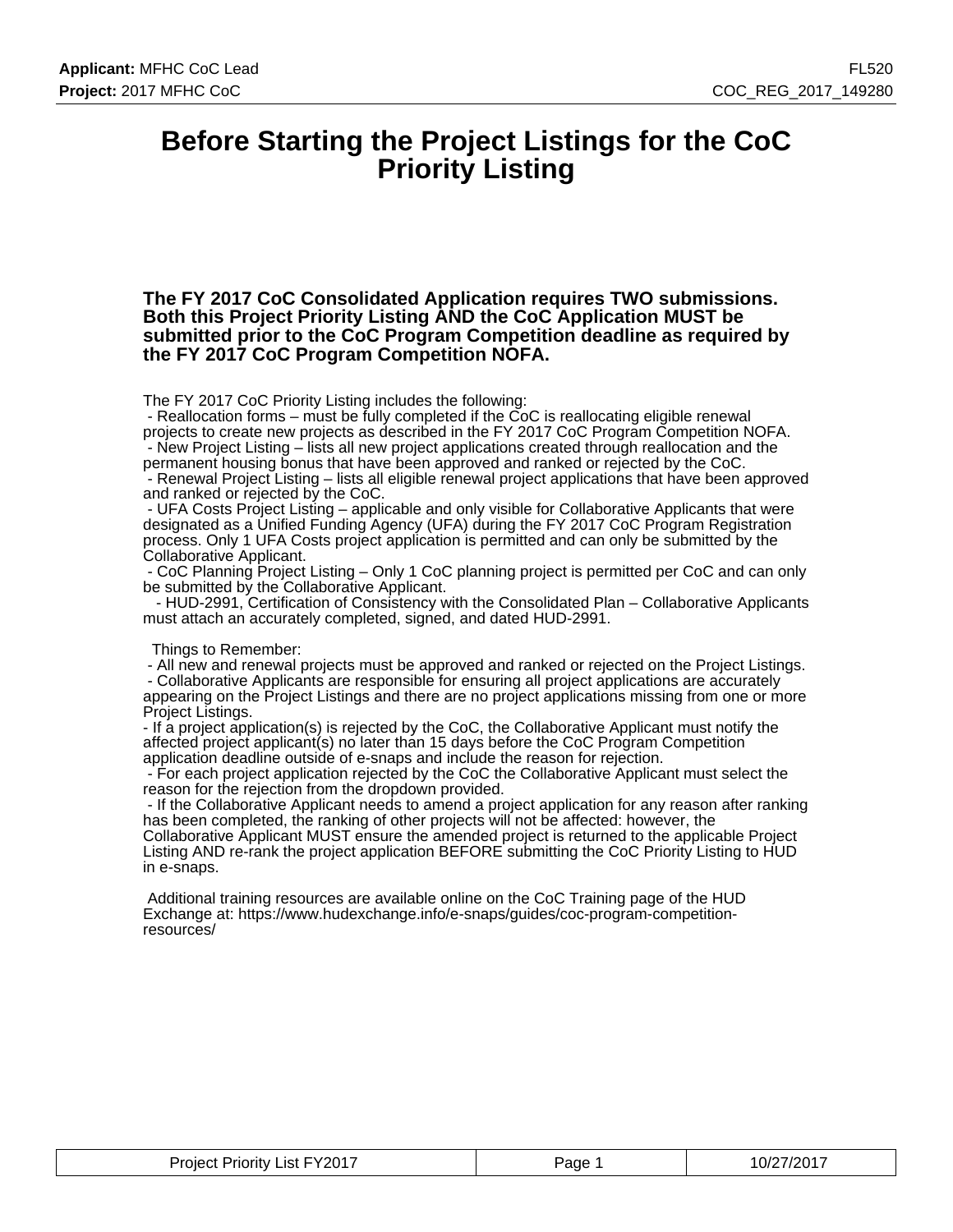# **1A. Continuum of Care (CoC) Identification**

#### **Instructions:**

The fields on this screen are read only and reference the information entered during the CoC Registration process. Updates cannot be made at this time. If the information on this screen is not correct, contact the HUD Exchange Ask A Question (AAQ) at https://www.hudexchange.info/ask-a-question/.

**Collaborative Applicant Name:** Mid Florida Homeless Coalition, Inc.

| Project Priority List FY2017 | <sup>⊃</sup> aqe ∠ | 10/27/2017 |
|------------------------------|--------------------|------------|
|------------------------------|--------------------|------------|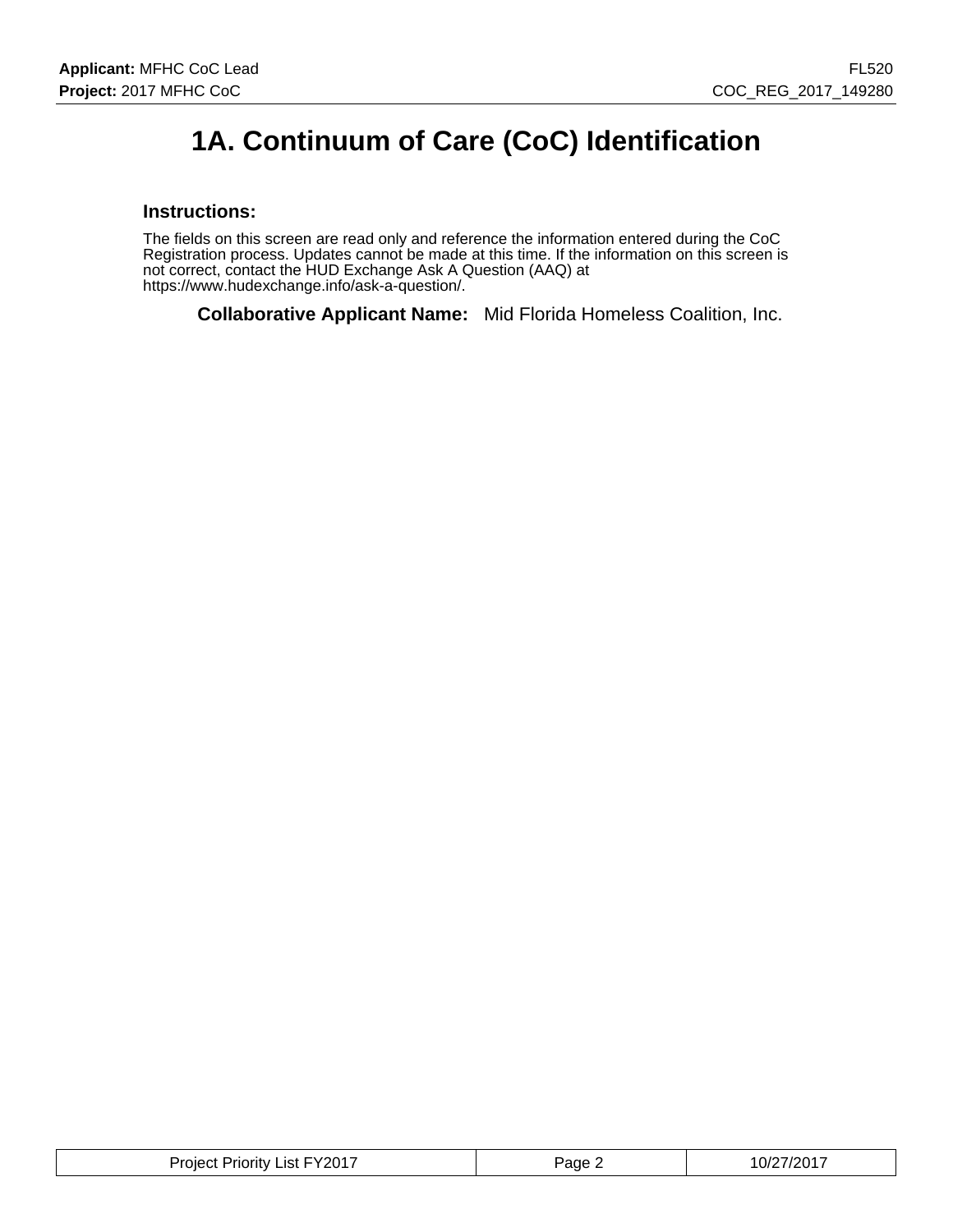# **2. Reallocation**

#### **Instructions:**

For guidance on completing this form, please reference the FY 2017 CoC Priority Listing Detailed Instructions. Submit technical question to the e-snaps HUD Exchange Ask A Question (AAQ) at https://www.hudexchange.info/get-assistance/.

**2-1. Is the CoC reallocating funds from one or** No **more eligible renewal grant(s) that will expire in calendar year 2018 into one or more new projects?**

| List $FY2017$<br>Project<br>Priority | Page | 1/20017<br>10/2 |
|--------------------------------------|------|-----------------|
|--------------------------------------|------|-----------------|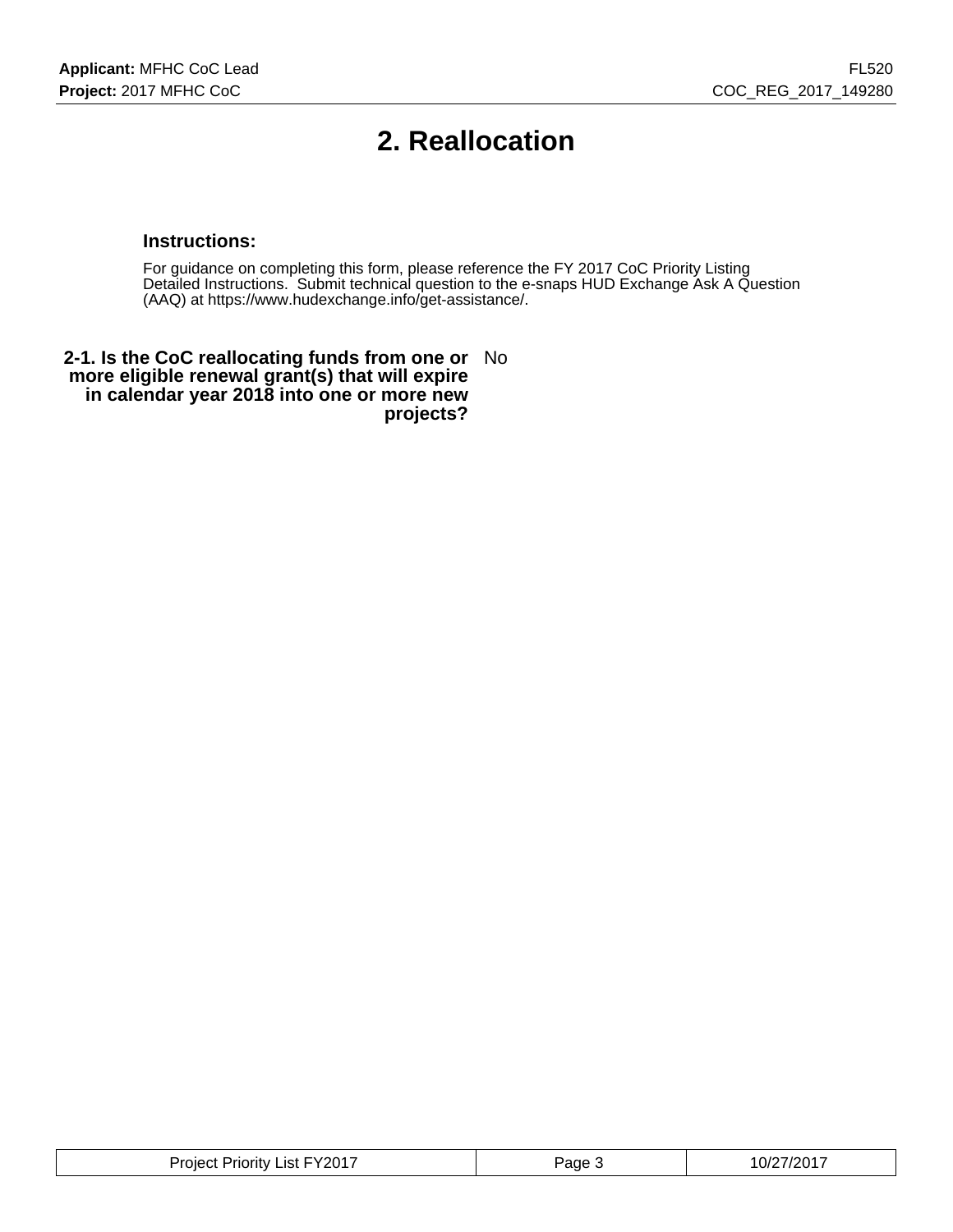# **3. Reallocation - Grant(s) Eliminated**

**CoCs that are reallocating eligible renewal project funds to create a new project application – as detailed in the FY 2017 CoC Program Competition NOFA – may do so by eliminating one or more expiring eligible renewal projects. CoCs that are eliminating eligible renewal projects entirely must identify those projects on this form.**

| Amount Available for New Project:<br>(Sum of All Eliminated Projects) |                                          |                       |                            |                             |  |  |
|-----------------------------------------------------------------------|------------------------------------------|-----------------------|----------------------------|-----------------------------|--|--|
| \$0                                                                   |                                          |                       |                            |                             |  |  |
| <b>Eliminated Project</b><br><b>Name</b>                              | <b>Grant Number</b><br><b>Eliminated</b> | <b>Component Type</b> | Annual<br>Renewa<br>Amount | <b>Type of Reallocation</b> |  |  |
| This list contains no items                                           |                                          |                       |                            |                             |  |  |

| <b>Project Priority List FY2017</b> | Page 4 | 10/27/2017<br>______ |
|-------------------------------------|--------|----------------------|
|-------------------------------------|--------|----------------------|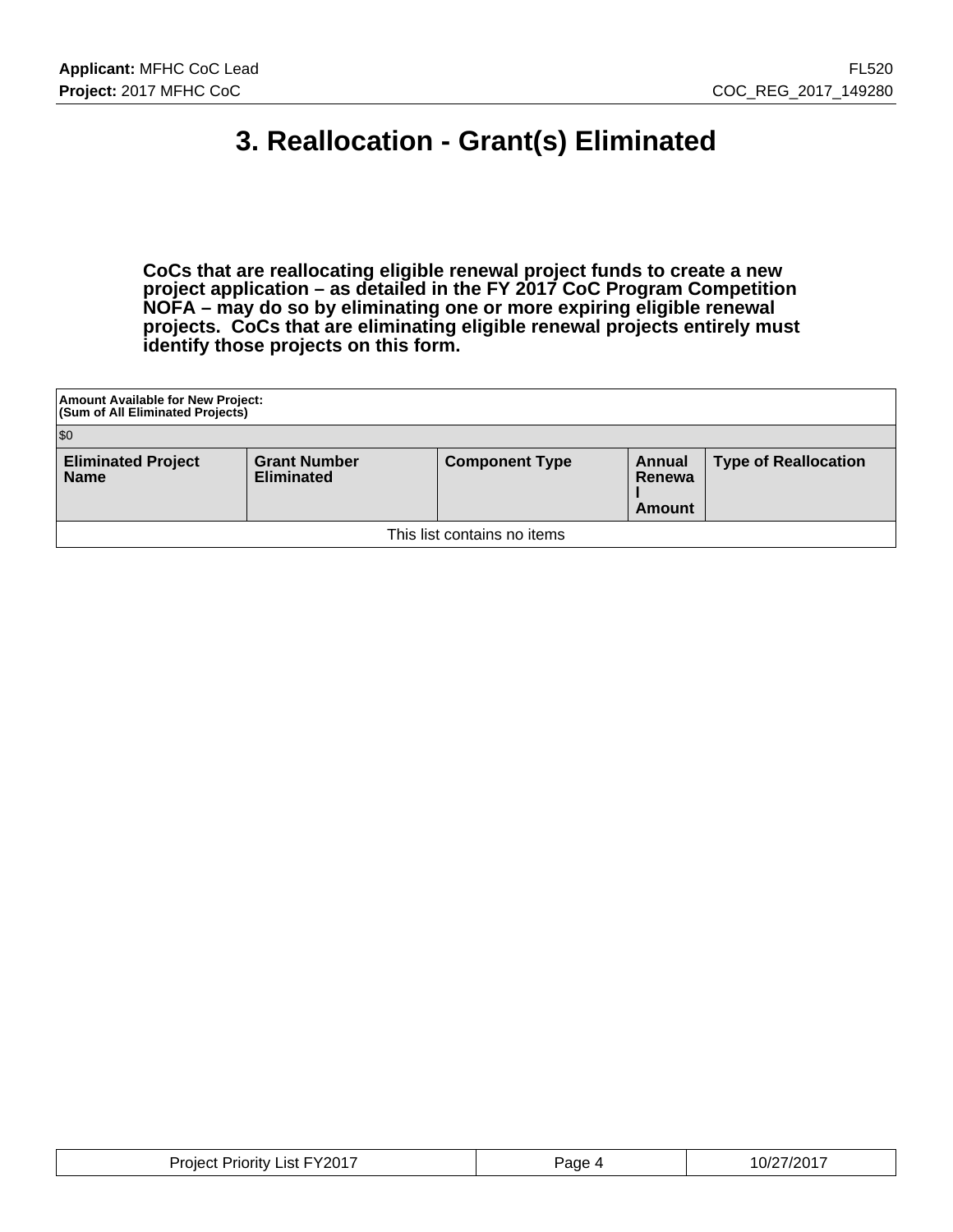# **4. Reallocation - Grant(s) Reduced**

**CoCs that are reallocating eligible renewal project funds to create a new project application – as detailed in the FY 2017 CoC Program Competition NOFA – may do so by reducing one or more expiring eligible renewal projects. CoCs that are reducing eligible renewal projects entirely must identify those projects on this form.**

| <b>Amount Available for New Project</b><br>(Sum of All Reduced Projects)                                                                                                                                      |  |  |  |  |  |  |
|---------------------------------------------------------------------------------------------------------------------------------------------------------------------------------------------------------------|--|--|--|--|--|--|
| \$0                                                                                                                                                                                                           |  |  |  |  |  |  |
| <b>Reduced Project</b><br><b>Reduced Grant</b><br><b>Reallocation Type</b><br>Amount available<br>Annual<br>Amount<br><b>Name</b><br><b>Number</b><br><b>Retained</b><br>for new project<br>Renewal<br>Amount |  |  |  |  |  |  |
| This list contains no items                                                                                                                                                                                   |  |  |  |  |  |  |

| . FY201 <sup>-</sup><br>Priority<br>_ıst<br>വല്<br>the contract of the contract of the contract of the contract of the contract of the contract of the contract of | ane, | י∩∩י<br>\ <i>II</i> |
|--------------------------------------------------------------------------------------------------------------------------------------------------------------------|------|---------------------|
|--------------------------------------------------------------------------------------------------------------------------------------------------------------------|------|---------------------|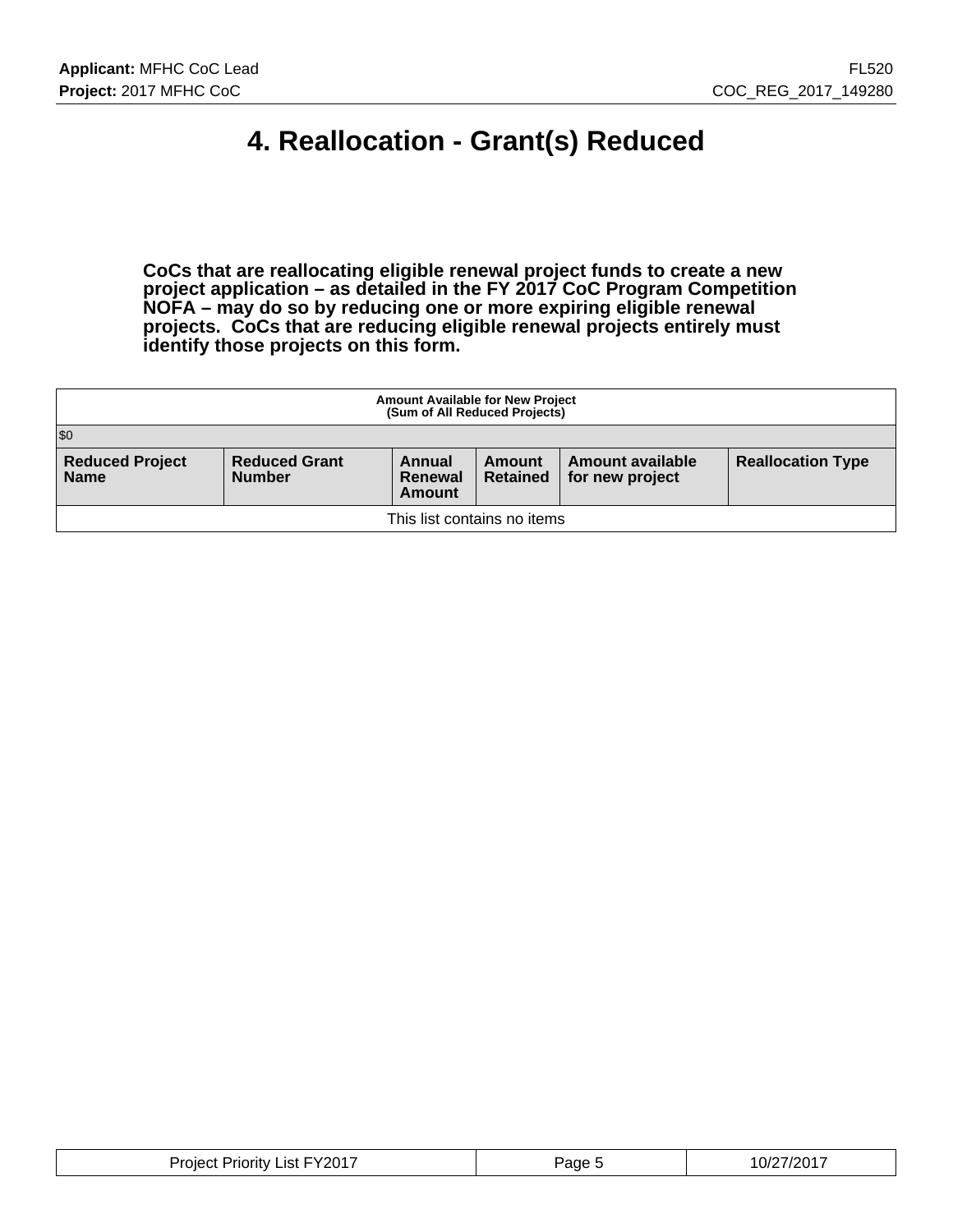# **5. Reallocation - New Project(s)**

**Collaborative Applicants must complete each field on this form that identifies the new project(s) the CoC created through the reallocation process.**

**Sum of All New Reallocated Project Requests (Must be less than or equal to total amount(s) eliminated and/or reduced)**

| \$0                       |                                   |                                 |                           |                          |
|---------------------------|-----------------------------------|---------------------------------|---------------------------|--------------------------|
| <b>Current Priority #</b> | <b>New Project</b><br><b>Name</b> | <b>Component</b><br><b>Type</b> | <b>Transferred Amount</b> | <b>Reallocation Type</b> |
|                           |                                   | This list contains no items     |                           |                          |

| <b>Project Priority List FY2017</b><br>Page P<br>_____ | 10/27/2017 |
|--------------------------------------------------------|------------|
|--------------------------------------------------------|------------|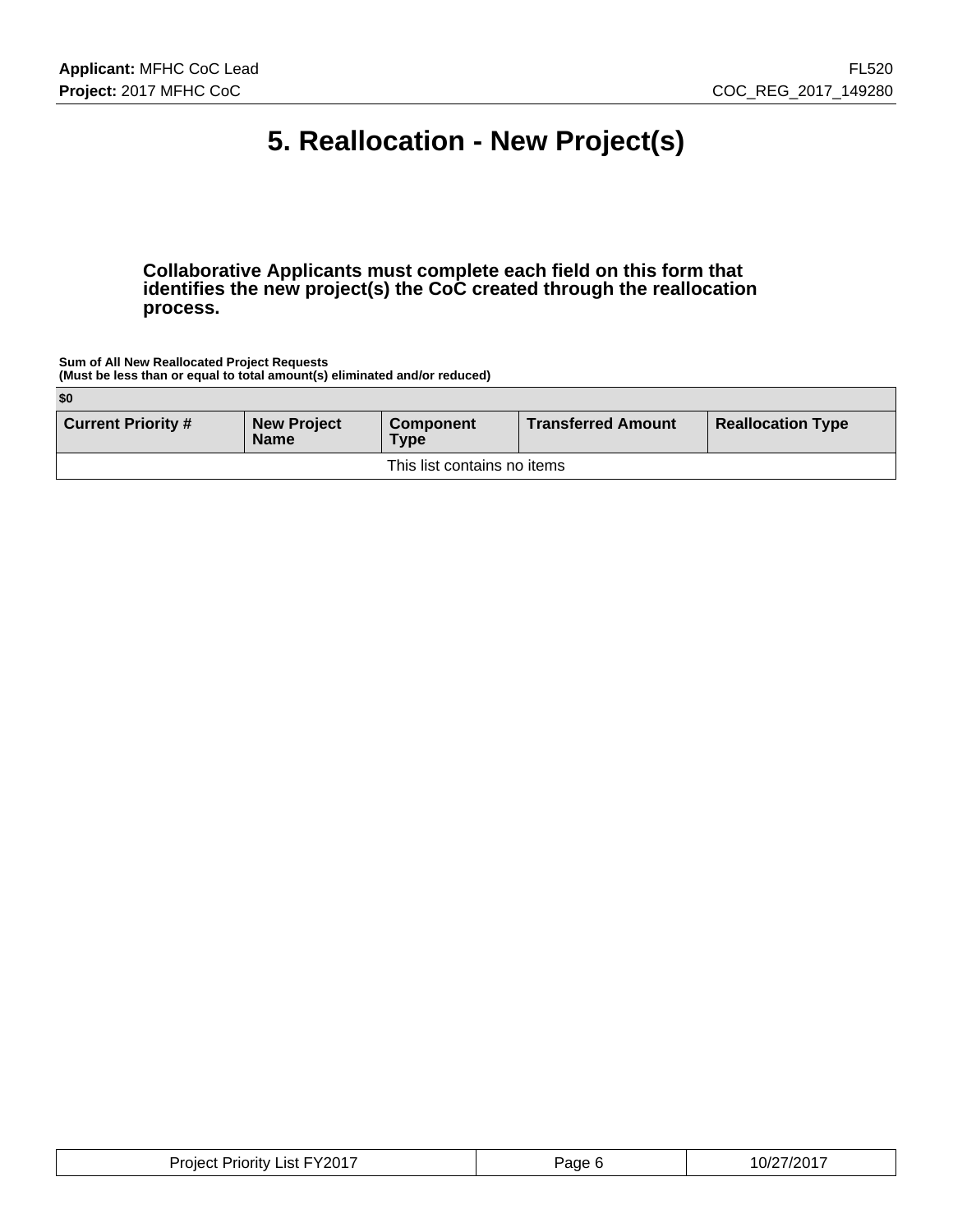### **Continuum of Care (CoC) New Project Listing**

#### **Instructions:**

Prior to starting the New Project Listing, Collaborative Applicants should carefully review the "CoC Priority Listing Detailed Instructions" and the "CoC Project Listing Instructional Guide", both of which are availble at: https://www.hudexchange.info/e-snaps/guides/coc-programcompetition-resources.

To upload all new project applications that have been submitted to this CoC Project Listing, click on the "Update List" button. This process may take a few minutes based upon the number of new projects submitted that need to be located in the e-snaps system. The Collaborative Applicant may update each of the Project Listings simultaneously. The Collaborative Applicant can wait for the Project Listings to be updated or can log out of e-snaps and come back later to view the updated list(s). To review a project on the New Project Listing, click on the magnifying glass next to each project to view project details. To view the actual project application, click on the orange folder. If there are errors identified by the Collaborative Applicant, the project can be amended back to the project applicant to make the necessary changes by clicking on the amend icon. The Collaborative Applicant has the sole responsibility for ensuring all amended projects are resubmitted and appear on this project listing BEFORE submitting the CoC Priority Listing in e-snaps.

| <b>Project</b><br><b>Name</b>        | Date<br><b>Submitte</b><br>d | Comp<br><b>Type</b> | Applican<br>t Name      | <b>Budget</b><br>Amount | Grant<br><b>Term</b> | Rank | <b>PH/Reall</b><br><b>OC</b> | <b>PSH/RR</b> | <b>Expansi</b><br><b>on</b> |
|--------------------------------------|------------------------------|---------------------|-------------------------|-------------------------|----------------------|------|------------------------------|---------------|-----------------------------|
| Rapid<br>Rehousin<br>$^{\prime}$ g P | 2017-08-<br>25<br>00:54      | PH                  | United<br>Way of<br>Cit | \$64,551                | Year                 | 6    | PH<br><b>Bonus</b>           | <b>RRH</b>    |                             |

| <b>Project Priority List FY2017</b> | Page | 10/27/2017 |
|-------------------------------------|------|------------|
|-------------------------------------|------|------------|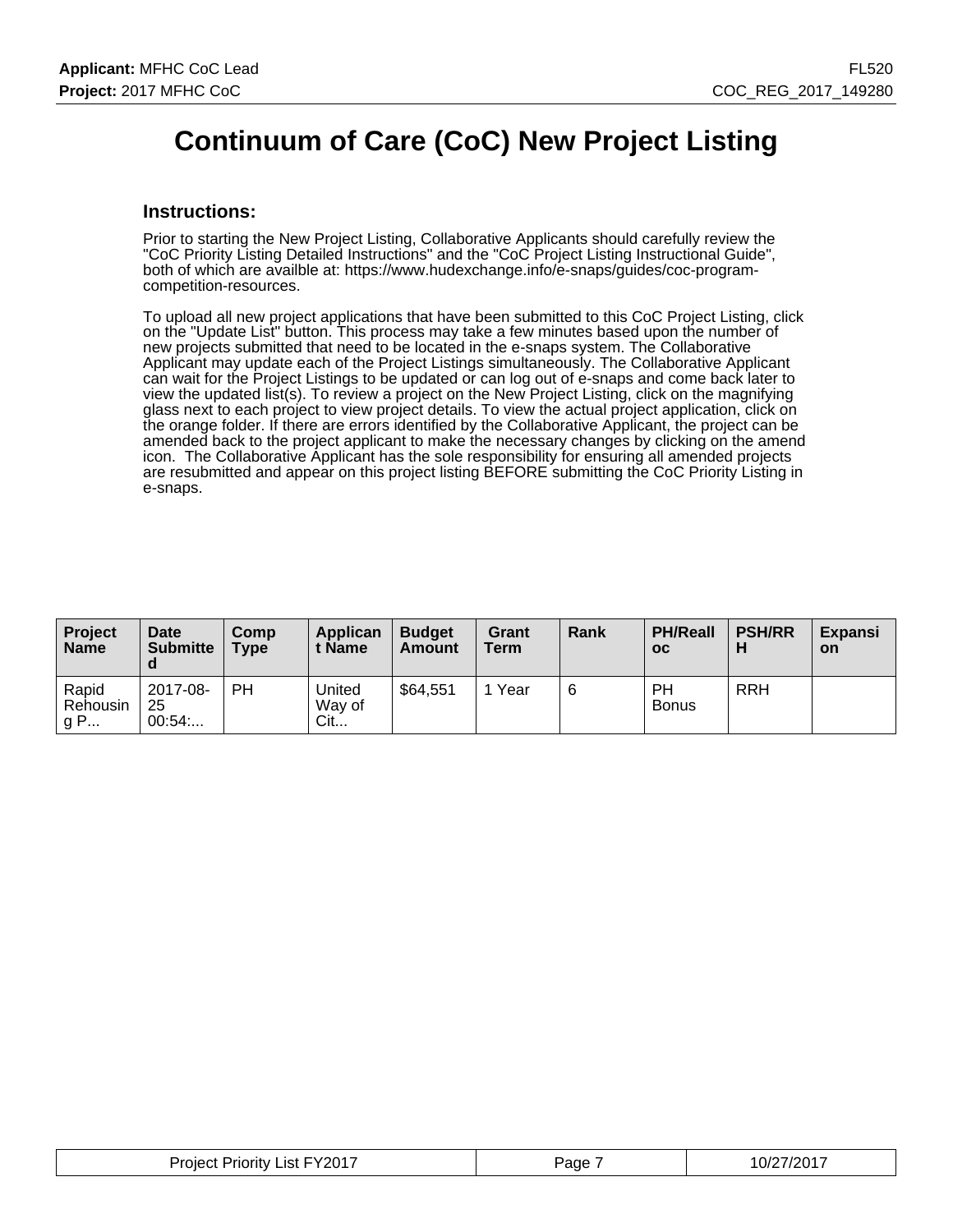# **Continuum of Care (CoC) Renewal Project Listing**

#### **Instructions:**

Prior to starting the New Project Listing, Collaborative Applicants should carefully review the "CoC Priority Listing Detailed Instructions" and the "CoC Project Listing Instructional Guide", both of which are available at: https://www.hudexchange.info/e-snaps/guides/coc-programcompetition-resources.

To upload all renewal project applications that have been submitted to this Renewal Project Listing, click on the "Update List" button. This process may take a few minutes based upon the number of renewal projects that need to be located in the e-snaps system. The Collaborative Applicant may update each of the Project Listings simultaneously. The Collaborative Applicant can wait for the Project Listings to be updated or can log out of e-snaps and come back later to view the updated list(s). To review a project on the Renewal Project Listing, click on the magnifying glass next to each project to view project details. To view the actual project application, click on the orange folder. If there are errors identified by the Collaborative Applicant, the project can be amended back to the project applicant to make the necessary changes by clicking on the amend icon. The Collaborative Applicant has the sole responsibility for ensuring all amended projects are resubmitted and appear on this project listing BEFORE submitting the CoC Priority Listing in e-snaps.

**The Collaborative Applicant certifies that there is a demonstrated need for all renewal permanent supportive housing and rapid re-housing projects listed on the Renewal Project Listing.** X

**The Collaborative Applicant does not have any renewal permanent supportive housing or rapid re-housing renewal projects.**

| Project<br><b>Name</b>         | Date<br><b>Submitted</b> | <b>Grant Term</b> | <b>Applicant</b><br><b>Name</b> | <b>Budget</b><br><b>Amount</b> | Rank | <b>PSH/RRH</b> | <b>Comp Type</b> |
|--------------------------------|--------------------------|-------------------|---------------------------------|--------------------------------|------|----------------|------------------|
| <b>Shelter Plus</b><br>Care    | 2017-08-14<br>12:01      | 1 Year            | Citrus<br>County, a             | \$98,593                       | 4    | <b>PSH</b>     | PH               |
| 2017 MFIN -<br>$HMIS$          | 2017-08-18<br>11:17:     | 1 Year            | Mid-Florida<br>Homel            | \$76,999                       | 1    |                | <b>HMIS</b>      |
| Lake County<br>Perma           | 2017-08-25<br>08:51      | 1 Year            | Lake County<br>Housi            | \$97,857                       | 5    | <b>PSH</b>     | <b>PH</b>        |
| Grove Street<br>2017           | 2017-08-25<br>15:54      | 1 Year            | LifeStream<br>Behavi            | \$57,881                       | 3    | <b>PSH</b>     | <b>PH</b>        |
| <b>2017 MFHC</b><br><b>CIA</b> | 2017-09-02<br>10:36      | 1 Year            | Mid-Florida<br>Homel            | \$39,031                       | 2    |                | SSO              |
| Project Priority List FY2017   |                          |                   |                                 | Page 8                         |      | 10/27/2017     |                  |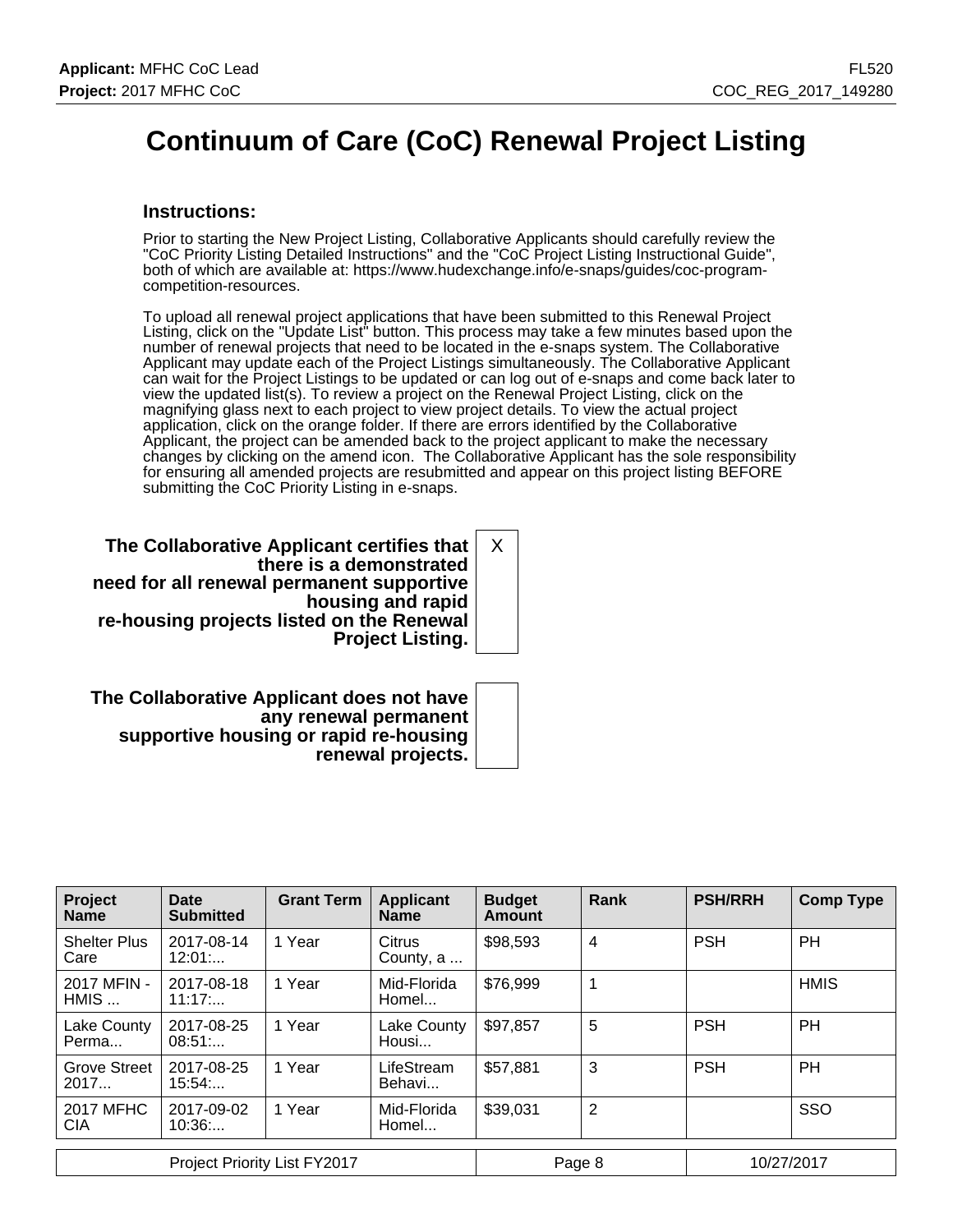# **Continuum of Care (CoC) Planning Project Listing**

#### **Instructions:**

Prior to starting the CoC Planning Project Listing, Collaborative Applicants should carefully review the "CoC Priority Listing Detailed Instructions" and the "CoC Project Listing Instructional Guide," both of which are available at: https://www.hudexchange.info/e-snaps/guides/cocprogram-competition-resources.

To upload the CoC planning project application that has been submitted to this CoC Planning Project Listing, click on the "Update List" button. This process may take a few minutes as the project will need to be located in the e-snaps system. The Collaborative Applicant may update each of the Project Listings simultaneously. The Collaborative Applicant can wait for the Project Listings to be updated or can log out of e-snaps and come back later to view the updated list(s). To review the CoC Planning Project Listing, click on the magnifying glass next to view the project details. To view the actual project application, click on the orange folder. If there are errors identified by the Collaborative Applicant, the project can be amended back to the project applicant to make the necessary changes by clicking on the amend icon.

Only one CoC Planning project application can be submitted by a Collaborative Applicant and must match the Collaborative Applicant information on the CoC Applicant Profile. Any additional CoC Planning project applications must be rejected.

| <b>Project Name</b>  | <b>Date Submitted</b> | <b>Grant Term</b> | <b>Applicant Name</b> | <b>Budget Amount</b> | <b>Comp Type</b>     |
|----------------------|-----------------------|-------------------|-----------------------|----------------------|----------------------|
| MFHC FY2017<br>Plann | 2017-09-03<br>10:10   | Year              | Mid-Florida<br>Homel  | \$32,337             | CoC Planning<br>Proj |

| <b>Project Priority List FY2017</b> | Page 9 | 10/27/2017 |
|-------------------------------------|--------|------------|
|-------------------------------------|--------|------------|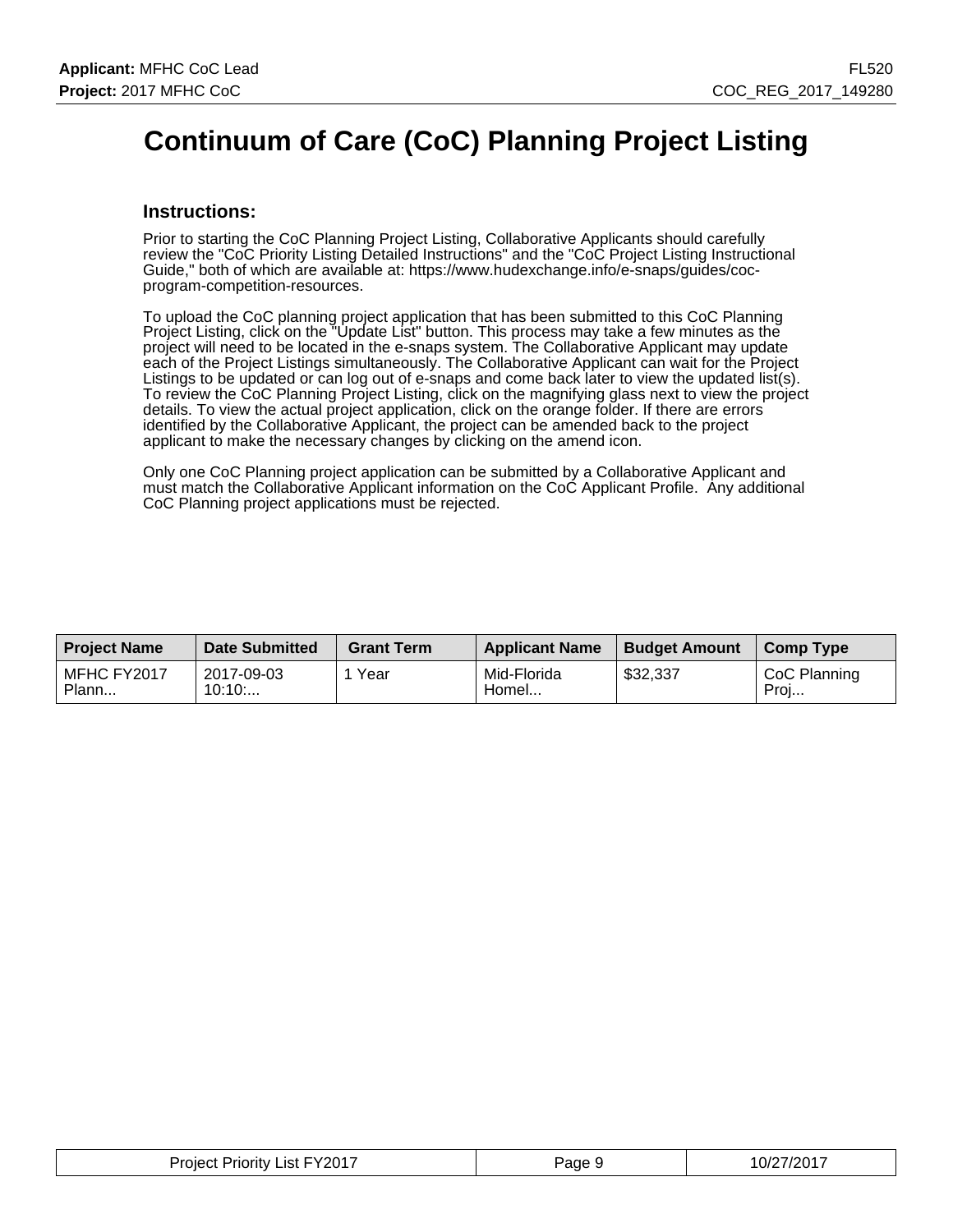# **Funding Summary**

#### **Instructions**

For additional information, carefully review the "CoC Priority Listing Detailed Instructions" and the "CoC Priority Listing Instructional Guide", both of which are available at: https://www.hudexchange.info/e-snaps/guides/coc-program-competition-resources.

This page contains the total budget summaries for each of the project listings for which the Collaborative Applicant approved and ranked or rejected project applications. The Collaborative Applicant must review this page to ensure the totals for each of the categories is accurate. The "Total CoC Request" indicates the total funding request amount the Collaborative Applicant will submit to HUD for funding consideration. As stated previously, only 1 UFA Cost project application (for UFA designated Collaborative Applicants only) and only 1 CoC Planning project application can be submitted and only the Collaborative Applicant designated by the CoC is eligible to request these funds.

| <b>Title</b>               | <b>Total Amount</b> |
|----------------------------|---------------------|
| Renewal Amount             | \$370,361           |
| New Amount                 | \$64,551            |
| <b>CoC Planning Amount</b> | \$32,337            |
| <b>Rejected Amount</b>     | \$0                 |
| <b>TOTAL CoC REQUEST</b>   | \$467,249           |

| <b>Project Priority List FY2017</b> | Page<br>-10 | 10/27/2017 |
|-------------------------------------|-------------|------------|
|-------------------------------------|-------------|------------|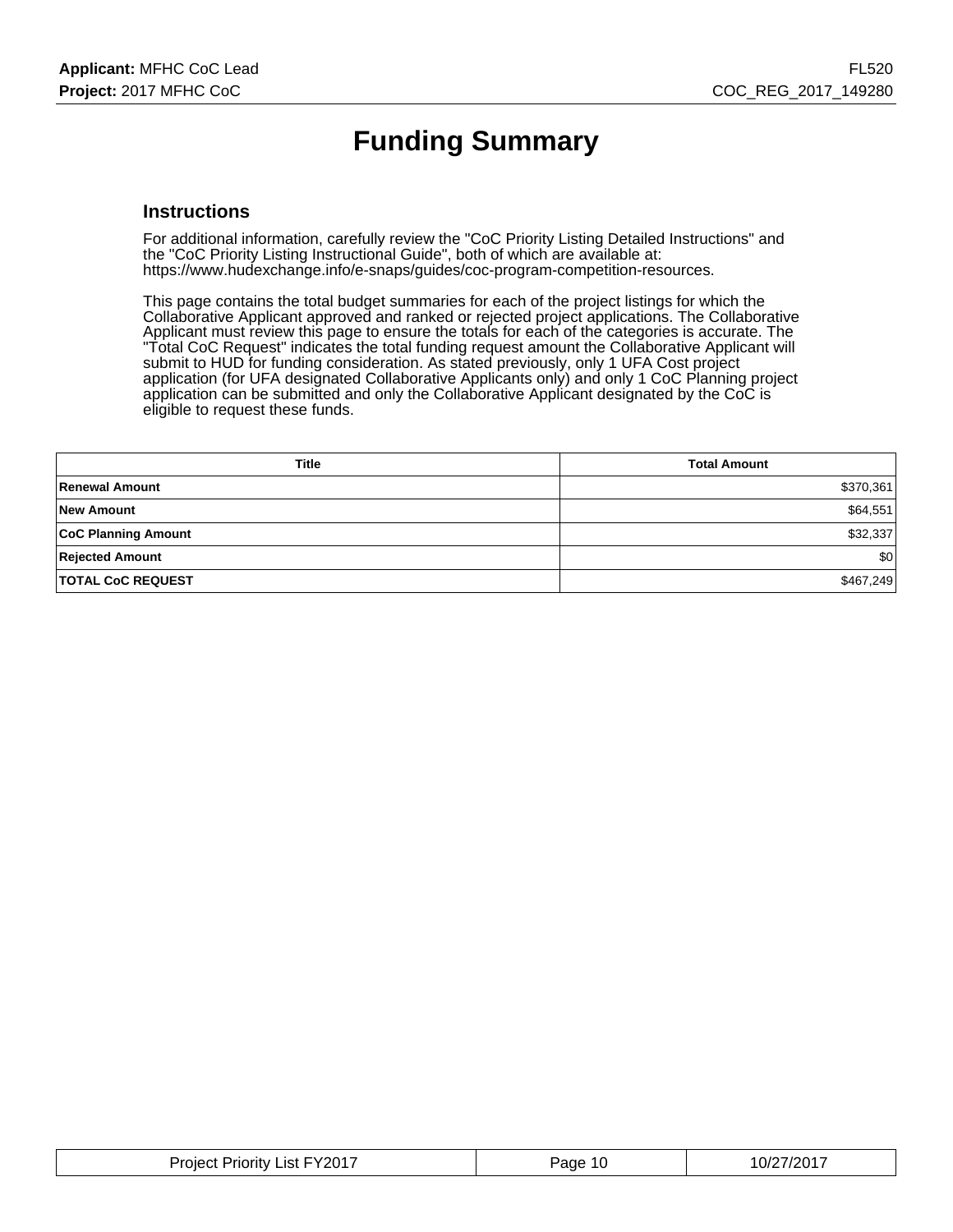# **Attachments**

| <b>Document Type</b>                                       | <b>Required?</b> | <b>Document Description</b> | <b>Date Attached</b> |
|------------------------------------------------------------|------------------|-----------------------------|----------------------|
| Certification of Consistency with<br>the Consolidated Plan | Yes              | Con Plan                    | 10/27/2017           |
| FY 2017 Rank (from Project<br>Listing)                     | No               | FL520 201 Ranking           | 09/12/2017           |
| Other                                                      | <b>No</b>        |                             |                      |
| Other                                                      | No               |                             |                      |

| דור<br>$J$ rojc<br>.ıst<br>$\mathbf{v}$<br>. IIV<br>nıer<br>' I'L<br>∼<br>. .<br>___ | ane | 1 U<br>$\sim$ $\sim$ $\sim$ $\sim$ $\sim$ $\sim$ $\sim$ |
|--------------------------------------------------------------------------------------|-----|---------------------------------------------------------|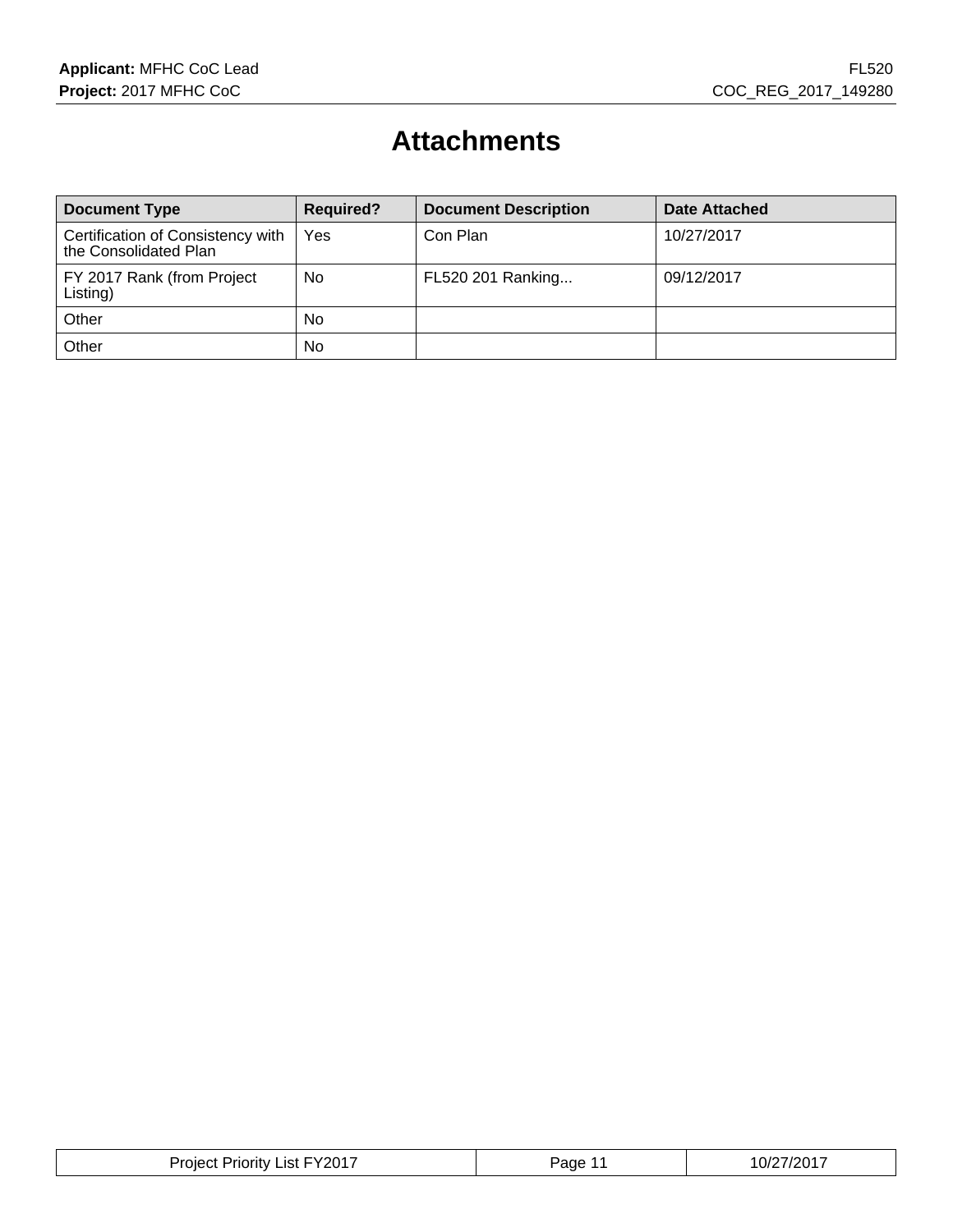# **Attachment Details**

**Document Description:** Con Plan

# **Attachment Details**

**Document Description:** FL520 201 Ranking Results

# **Attachment Details**

**Document Description:**

# **Attachment Details**

**Document Description:**

| List FY2017<br>Project<br><b>Priority</b> | Page | 10/27/2017 |
|-------------------------------------------|------|------------|
|-------------------------------------------|------|------------|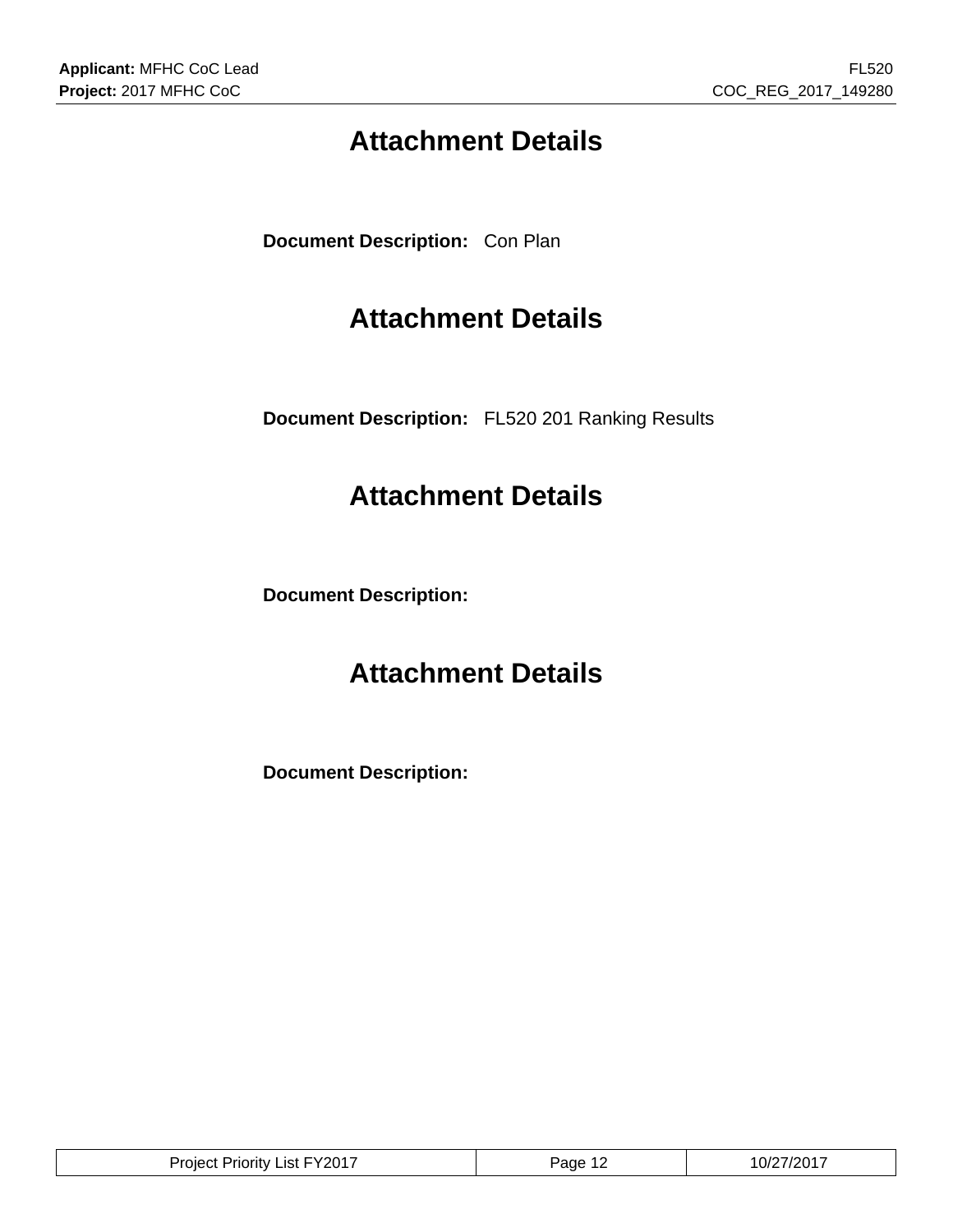### **Submission Summary**

**WARNING: The FY2017 CoC Consolidated Application requires 2 submissions. Both this Project Priority Listing AND the CoC Consolidated Application MUST be submitted.**

#### **WARNING: The FY2017 CoC Consolidated Application requires 2 submissions. Both this Project Priority Listing AND the CoC Consolidated Application MUST be submitted.**

| Page                                    | <b>Last Updated</b> |
|-----------------------------------------|---------------------|
|                                         |                     |
| <b>Before Starting</b>                  | No Input Required   |
| <b>1A. Identification</b>               | 10/27/2017          |
| 2. Reallocation                         | 10/27/2017          |
| 3. Grant(s) Eliminated                  | No Input Required   |
| 4. Grant(s) Reduced                     | No Input Required   |
| 5. New Project(s)                       | No Input Required   |
| <b>7A. CoC New Project Listing</b>      | 10/27/2017          |
| <b>7B. CoC Renewal Project Listing</b>  | 10/27/2017          |
| <b>7D. CoC Planning Project Listing</b> | 10/27/2017          |
| <b>Funding Summary</b>                  | No Input Required   |

| Project Priority List FY2017 | Page 1 <sup>-</sup><br>د ا | 10/27/2017 |
|------------------------------|----------------------------|------------|
|------------------------------|----------------------------|------------|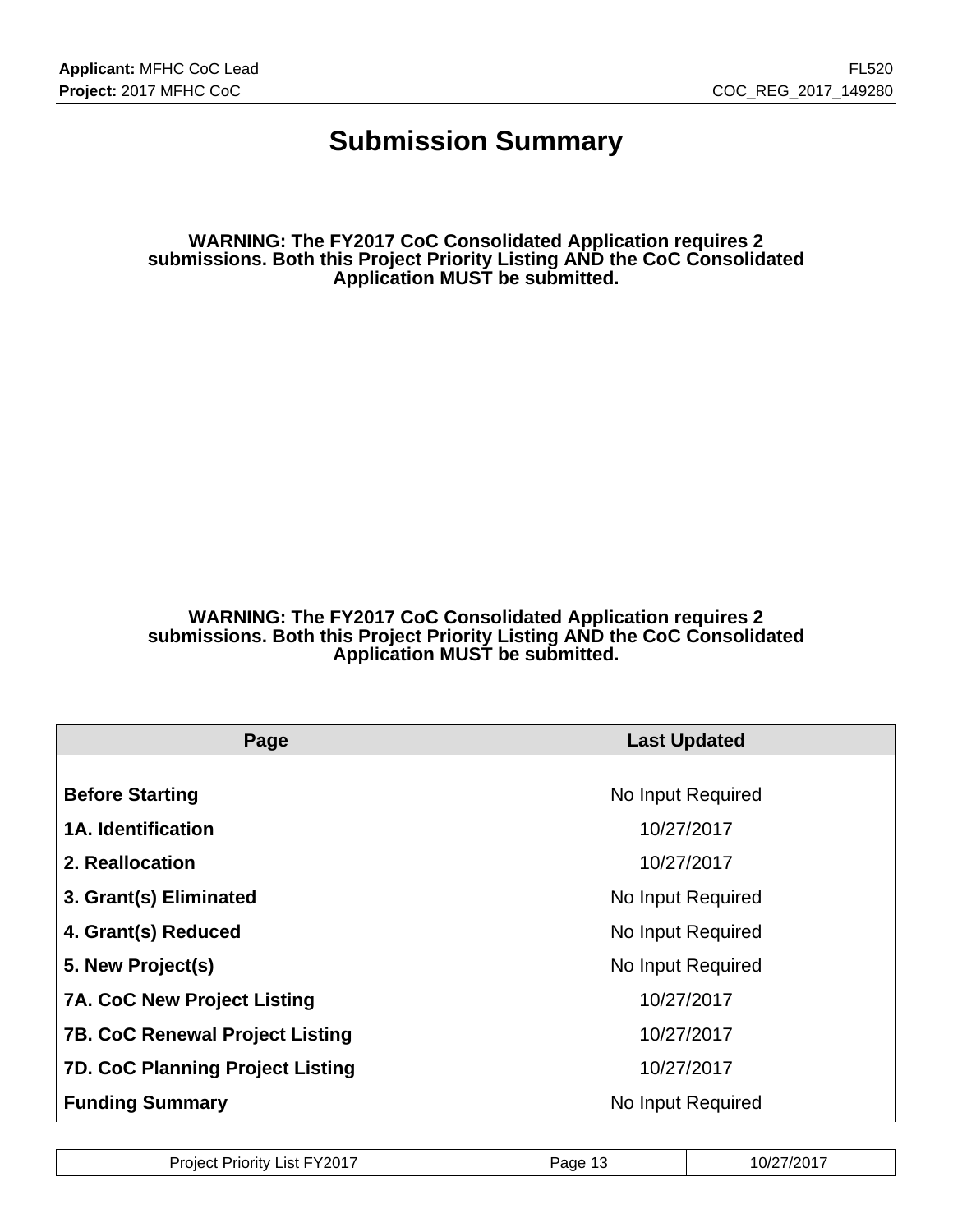#### **Attachments** 10/27/2017

**Submission Summary No Input Required No Input Required** 

| $\sim$ $-$<br>-Y201.<br>$1 - 1$<br>.ıst<br>$1.01 \times 1.01$<br>rojec.<br>'riority | 'age | 10017<br>.0/<br>. |
|-------------------------------------------------------------------------------------|------|-------------------|
|-------------------------------------------------------------------------------------|------|-------------------|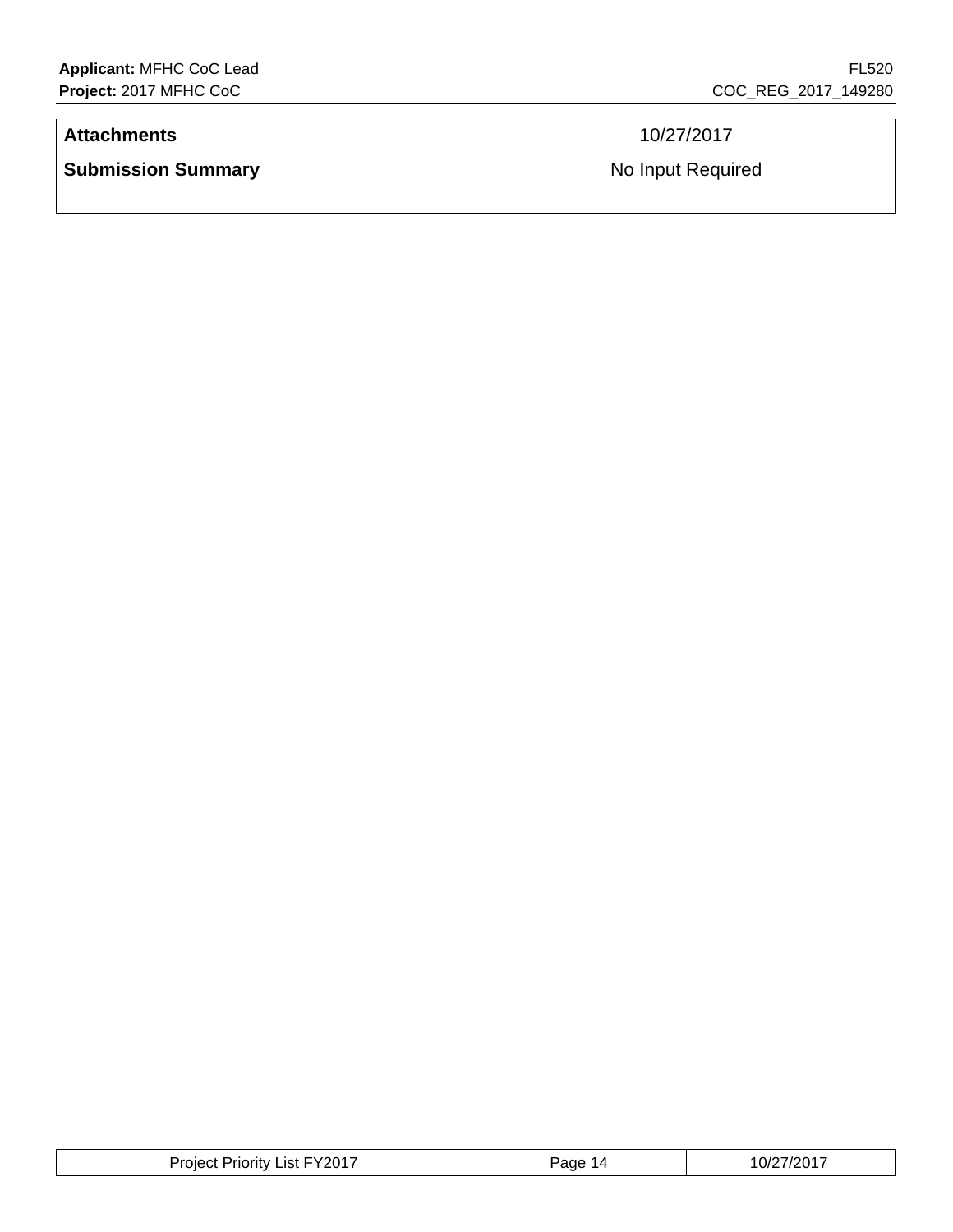#### **U.S. Department of Housing** and Urban Development

| Applicant Name:                                                                            | Mid Florida Homeless Coalition, Inc.                                  |  |
|--------------------------------------------------------------------------------------------|-----------------------------------------------------------------------|--|
| Project Name:                                                                              | MFHC FY2017 Planning Grant                                            |  |
| Location of the Project:                                                                   | 104 E Dampier Street, Inverness, FL 34450                             |  |
| Name of the Federal<br>Program to which the<br>applicant is applying:                      | HUD Continuum of Care Grant                                           |  |
| Name of<br>Certifying Jurisdiction:<br>Certifying Official<br>of the Jurisdiction<br>Name: | State of Florida, Department of Economic Opportunity<br>Sherri Martin |  |
| Title:                                                                                     | <b>Bureau Chief</b>                                                   |  |
| Signature:                                                                                 |                                                                       |  |
| Date:                                                                                      |                                                                       |  |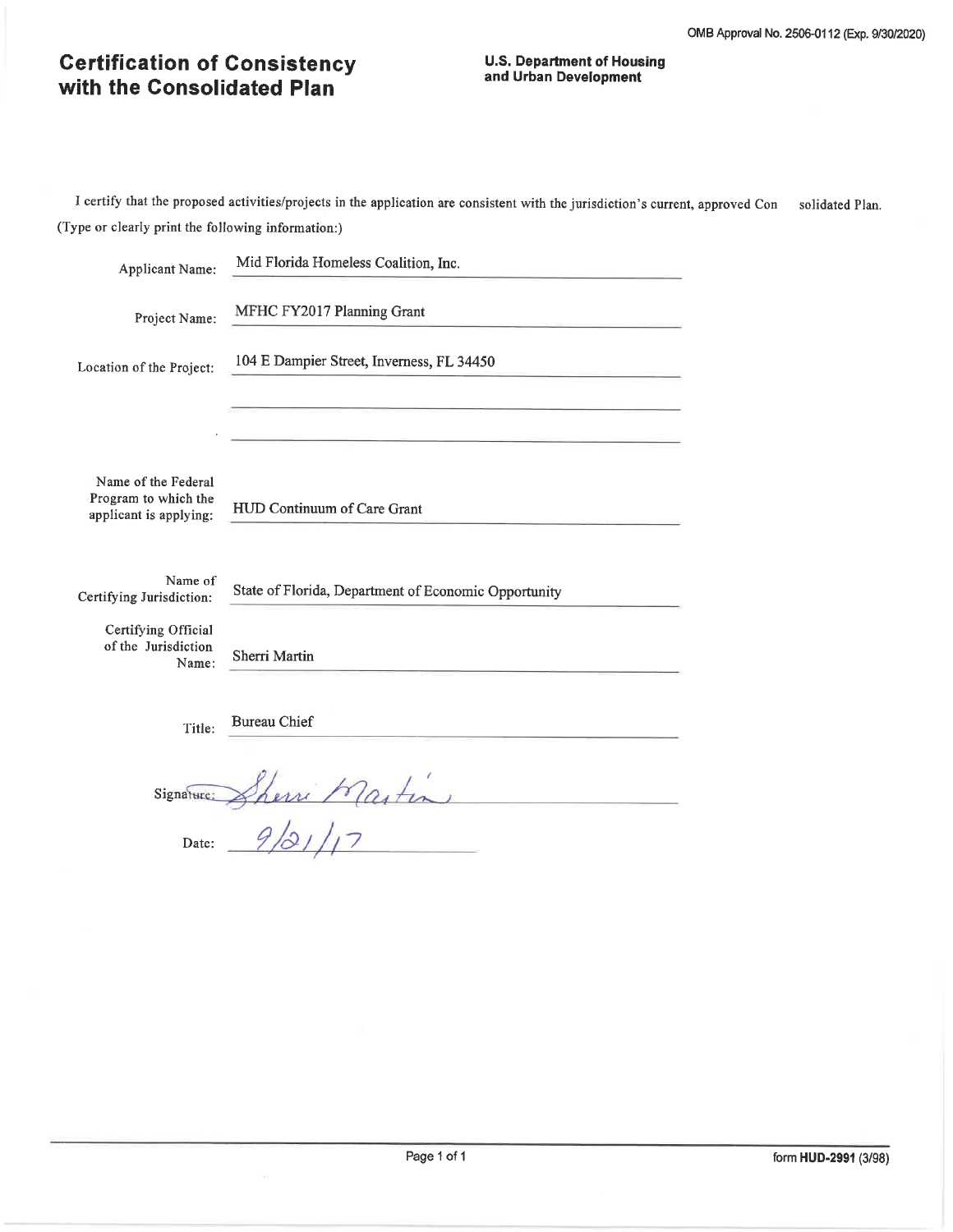#### **U.S. Department of Housing** and Urban Development

| <b>Applicant Name:</b>                                                | Mid Florida Homeless Coalition, Inc.                 |
|-----------------------------------------------------------------------|------------------------------------------------------|
| Project Name:                                                         | 2017 MFHC CIA                                        |
| Location of the Project:                                              | 104 E Dampier Street, Inverness, FL 34450            |
|                                                                       |                                                      |
| Name of the Federal<br>Program to which the<br>applicant is applying: | HUD Continuum of Care Grant                          |
| Name of<br>Certifying Jurisdiction:                                   | State of Florida, Department of Economic Opportunity |
| Certifying Official<br>of the Jurisdiction<br>Name:                   | Sherri Martin                                        |
| Title:                                                                | <b>Bureau Chief</b>                                  |
| Signature:                                                            |                                                      |
| Date:                                                                 |                                                      |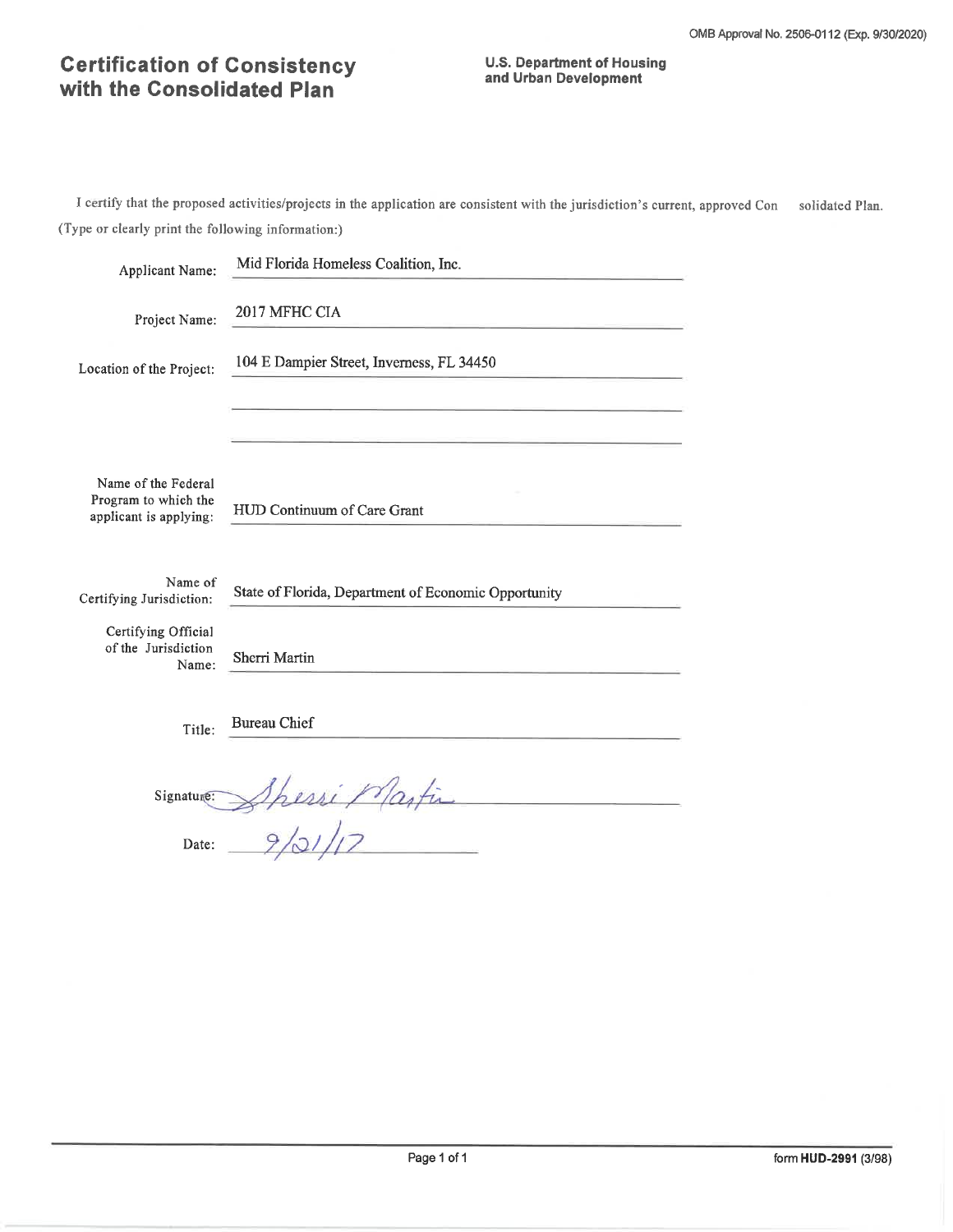**U.S. Department of Housing** and Urban Development

| Applicant Name:                                                       | Mid Florida Homeless Coalition, Inc.                 |  |  |  |  |  |  |  |
|-----------------------------------------------------------------------|------------------------------------------------------|--|--|--|--|--|--|--|
| Project Name:                                                         | 2017 MFIN - HMIS Renewal                             |  |  |  |  |  |  |  |
| Location of the Project:                                              | 104 E Dampier Street, Inverness, FL 34450            |  |  |  |  |  |  |  |
| Name of the Federal<br>Program to which the<br>applicant is applying: | HUD Continuum of Care Grant                          |  |  |  |  |  |  |  |
| Name of<br>Certifying Jurisdiction:                                   | State of Florida, Department of Economic Opportunity |  |  |  |  |  |  |  |
| Certifying Official<br>of the Jurisdiction<br>Name:                   | Sherri Martin                                        |  |  |  |  |  |  |  |
| Title:                                                                | Bureau Chief                                         |  |  |  |  |  |  |  |
| Signature.                                                            | vi Martin                                            |  |  |  |  |  |  |  |
| Date:                                                                 |                                                      |  |  |  |  |  |  |  |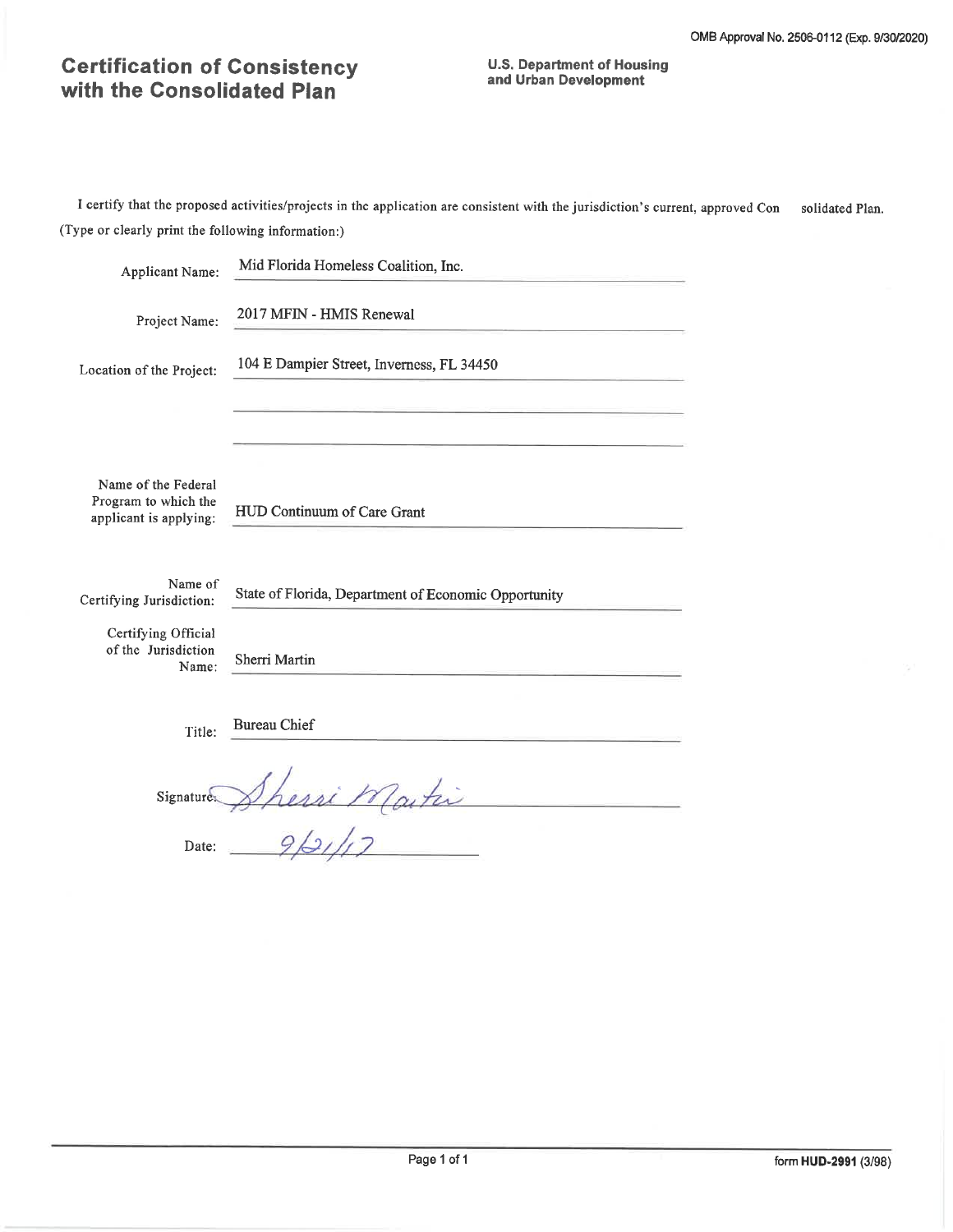#### **U.S. Department of Housing** and Urban Development

I certify that the proposed activities/projects in the application are consistent with the jurisdiction's current, approved Consolidated Plan. (Type or clearly print the following information:)

| <b>Applicant Name:</b>                              | Mid Florida Homeless Coalition, Inc.                           |  |  |  |  |  |  |
|-----------------------------------------------------|----------------------------------------------------------------|--|--|--|--|--|--|
| Project Name:                                       | <b>Shelter Plus Care</b>                                       |  |  |  |  |  |  |
| Location of the Project:                            | Citrus County, a political subdivision of the State of Florida |  |  |  |  |  |  |
|                                                     | 2804 W Marc Knighton Ct. #12                                   |  |  |  |  |  |  |
|                                                     | Lecanto, FL 34461                                              |  |  |  |  |  |  |
| Name of the Federal                                 |                                                                |  |  |  |  |  |  |
| Program to which the<br>applicant is applying:      | HUD Continuum of Care Grant                                    |  |  |  |  |  |  |
|                                                     |                                                                |  |  |  |  |  |  |
| Name of<br>Certifying Jurisdiction:                 | State of Florida, Department of Economic Opportunity           |  |  |  |  |  |  |
| Certifying Official<br>of the Jurisdiction<br>Name: | Sherri Martin                                                  |  |  |  |  |  |  |
| Title:                                              | <b>Bureau Chief</b>                                            |  |  |  |  |  |  |
| Signature:                                          | eni Martin                                                     |  |  |  |  |  |  |
| Date:                                               |                                                                |  |  |  |  |  |  |

form HUD-2991 (3/98)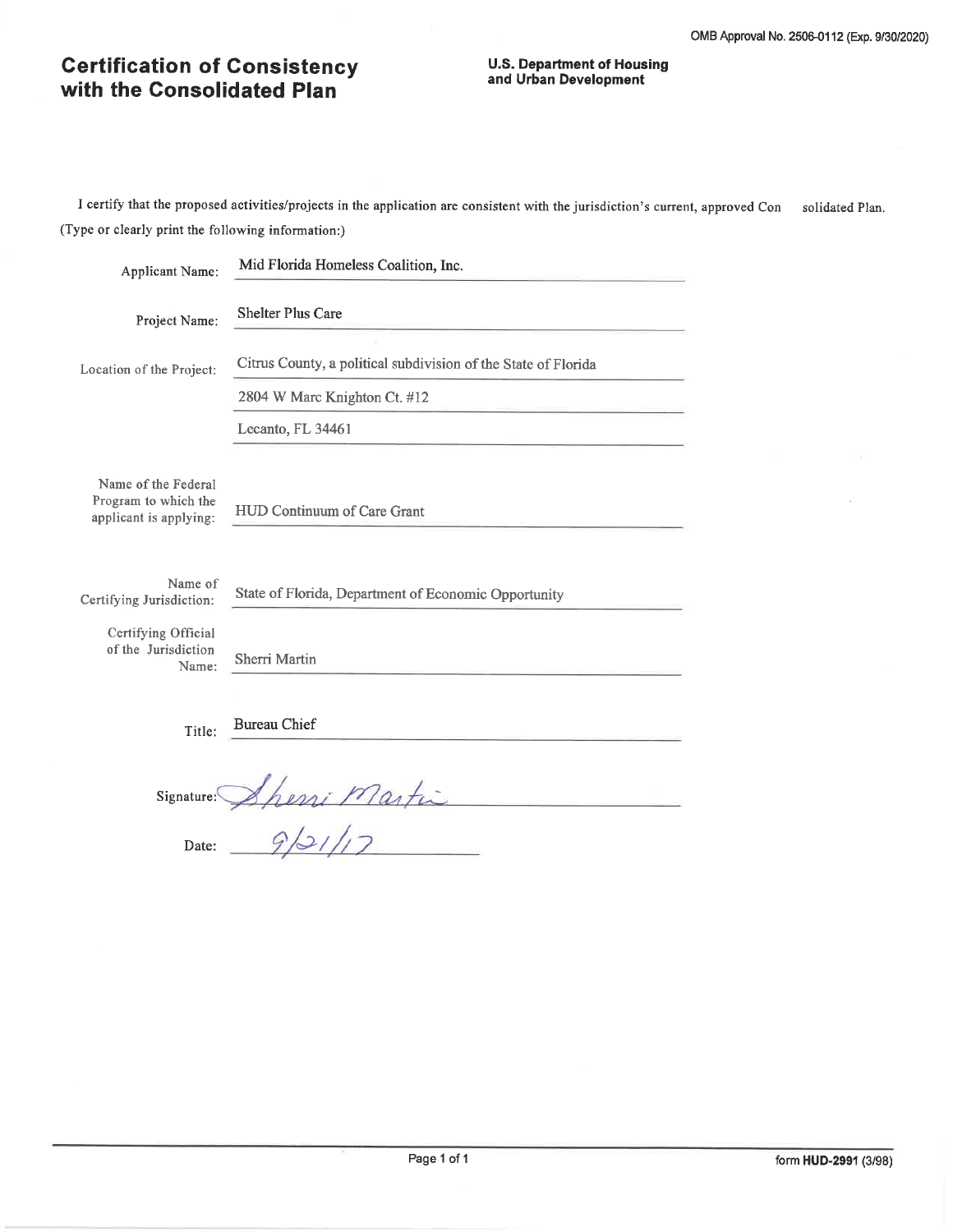I certify that the proposed activities/projects in the application are consistent with the jurisdiction's current, approved Con solidated Plan. (Type or clearly print the following information:)

| <b>Applicant Name:</b>                                                | Mid Florida Homeless Coalition, Inc.                 |  |  |  |  |  |  |
|-----------------------------------------------------------------------|------------------------------------------------------|--|--|--|--|--|--|
| Project Name:                                                         | Grove Street 2017 Permanent Supported Housing        |  |  |  |  |  |  |
| Location of the Project:                                              | LifeStream Behavioral Center, Inc.                   |  |  |  |  |  |  |
|                                                                       | 24 S Grove Street                                    |  |  |  |  |  |  |
|                                                                       | Eustis, FL 32726                                     |  |  |  |  |  |  |
| Name of the Federal<br>Program to which the<br>applicant is applying: | HUD Continuum of Care Grant                          |  |  |  |  |  |  |
| Name of<br>Certifying Jurisdiction:                                   | State of Florida, Department of Economic Opportunity |  |  |  |  |  |  |
| Certifying Official<br>of the Jurisdiction<br>Name:                   | Sherri Martin                                        |  |  |  |  |  |  |
| Title:                                                                | <b>Bureau Chief</b>                                  |  |  |  |  |  |  |
| Signature:                                                            | Shini Marti                                          |  |  |  |  |  |  |
| Date:                                                                 |                                                      |  |  |  |  |  |  |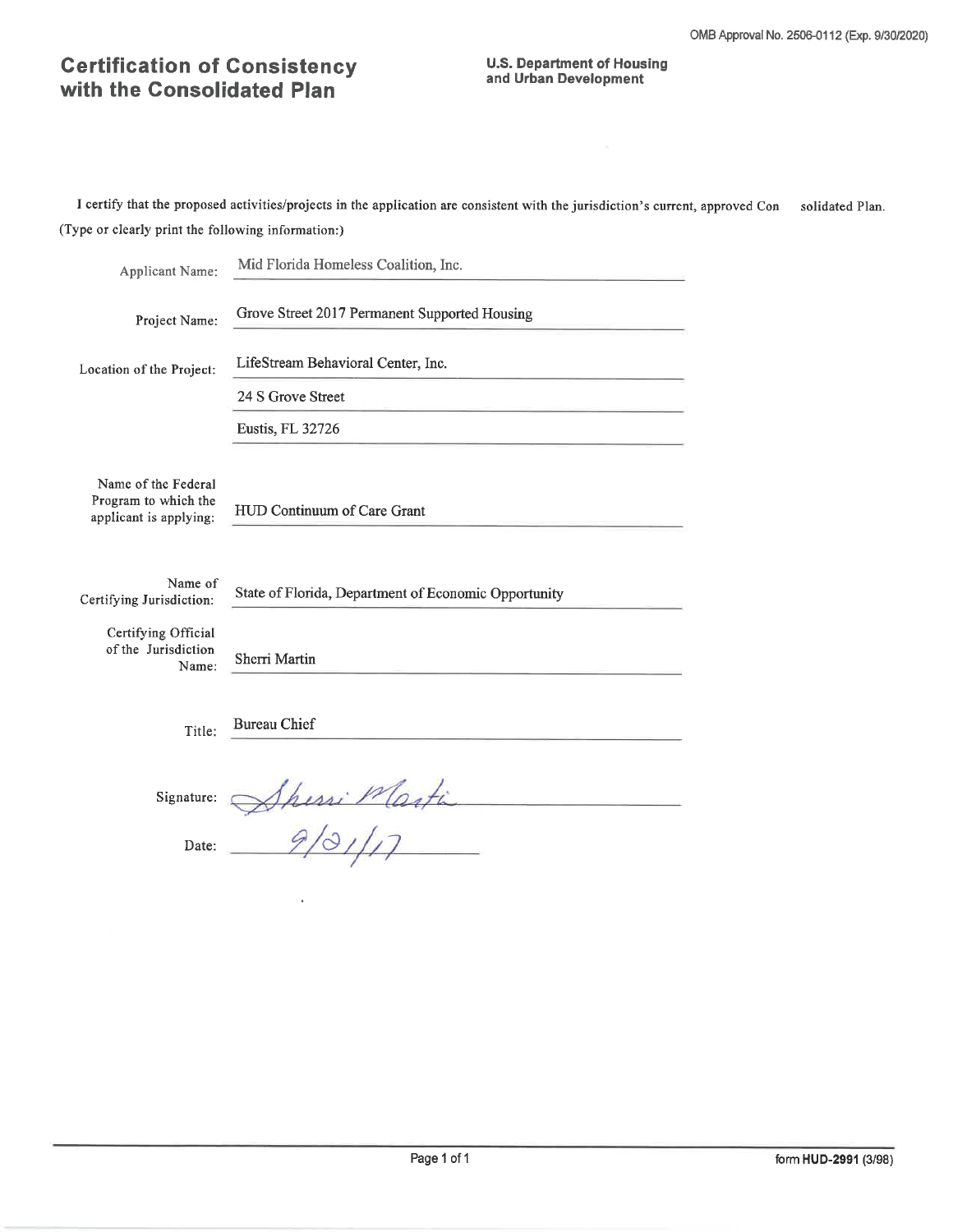#### **U.S. Department of Housing** and Urban Development

| <b>Applicant Name:</b>                                                | Mid Florida Homeless Coalition, Inc.                 |  |  |  |  |  |  |
|-----------------------------------------------------------------------|------------------------------------------------------|--|--|--|--|--|--|
| Project Name:                                                         | Lake County Permanent supportive Housing 17/18       |  |  |  |  |  |  |
| Location of the Project:                                              | Lake County Board of County Commissioners            |  |  |  |  |  |  |
|                                                                       | 323 N Sinclair Avenue                                |  |  |  |  |  |  |
|                                                                       | Tavares, FL 32778                                    |  |  |  |  |  |  |
| Name of the Federal<br>Program to which the<br>applicant is applying: | HUD Continuum of Care Grant                          |  |  |  |  |  |  |
|                                                                       |                                                      |  |  |  |  |  |  |
| Name of<br>Certifying Jurisdiction:                                   | State of Florida, Department of Economic Opportunity |  |  |  |  |  |  |
| Certifying Official<br>of the Jurisdiction<br>Name:                   | Sherri Martin                                        |  |  |  |  |  |  |
| Title:                                                                | <b>Bureau Chief</b>                                  |  |  |  |  |  |  |
| Signature:                                                            | with                                                 |  |  |  |  |  |  |
| Date:                                                                 |                                                      |  |  |  |  |  |  |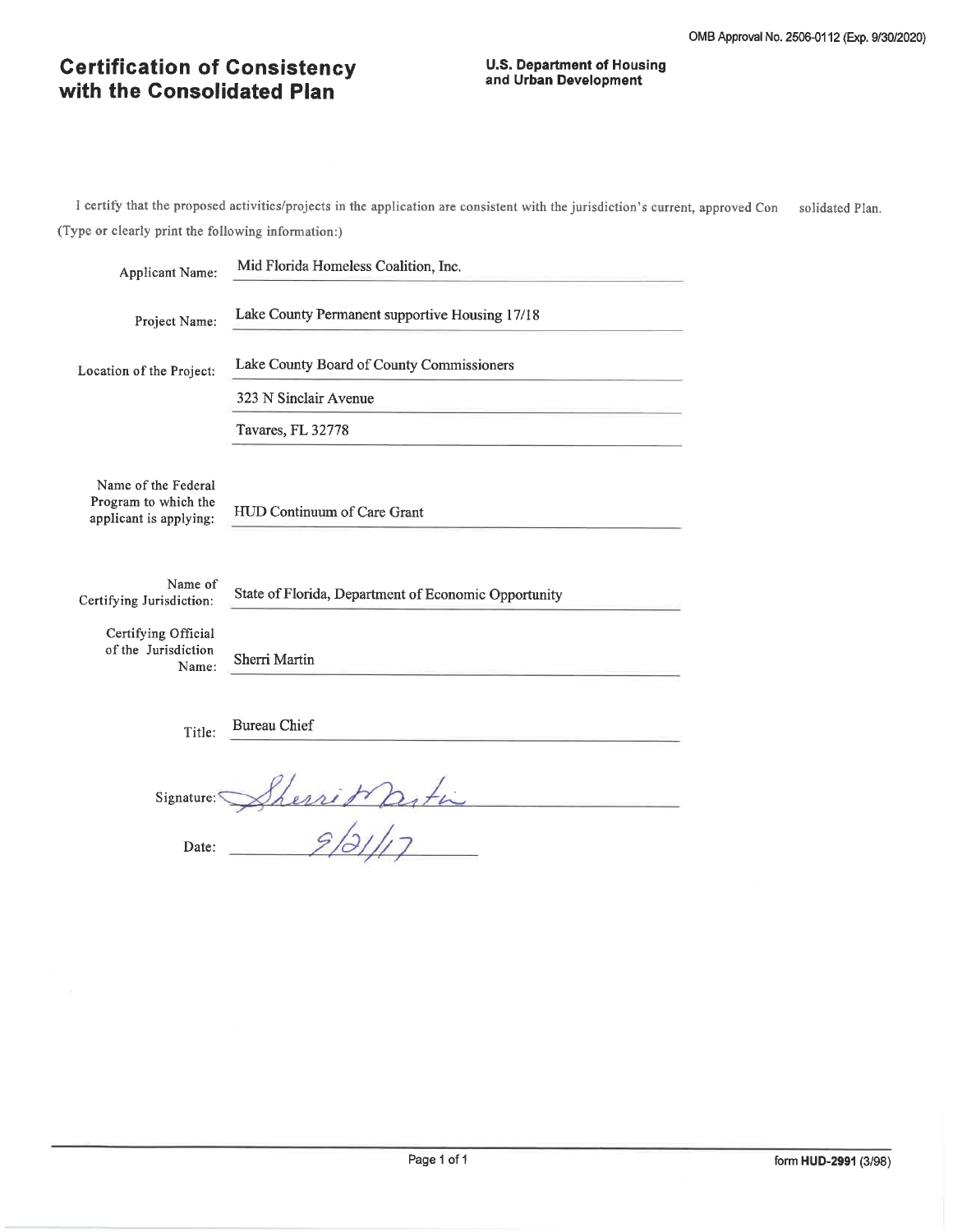#### **U.S. Department of Housing** and Urban Development

| <b>Applicant Name:</b>                                                | Mid Florida Homeless Coalition, Inc.                 |  |  |  |  |  |  |
|-----------------------------------------------------------------------|------------------------------------------------------|--|--|--|--|--|--|
| Project Name:                                                         | Rapid Rehousing Program                              |  |  |  |  |  |  |
| Location of the Project:                                              | United Way of Citrus County                          |  |  |  |  |  |  |
|                                                                       | 1205 NE 5th Street                                   |  |  |  |  |  |  |
|                                                                       | Crystal River, FL 34429                              |  |  |  |  |  |  |
| Name of the Federal<br>Program to which the<br>applicant is applying: | HUD Continuum of Care Grant                          |  |  |  |  |  |  |
|                                                                       |                                                      |  |  |  |  |  |  |
| Name of<br>Certifying Jurisdiction:                                   | State of Florida, Department of Economic Opportunity |  |  |  |  |  |  |
| Certifying Official<br>of the Jurisdiction<br>Name:                   | Sherri Martin                                        |  |  |  |  |  |  |
|                                                                       |                                                      |  |  |  |  |  |  |
| Title:                                                                | <b>Bureau Chief</b>                                  |  |  |  |  |  |  |
| Signature:                                                            | isi Wlast                                            |  |  |  |  |  |  |
| Date:                                                                 |                                                      |  |  |  |  |  |  |